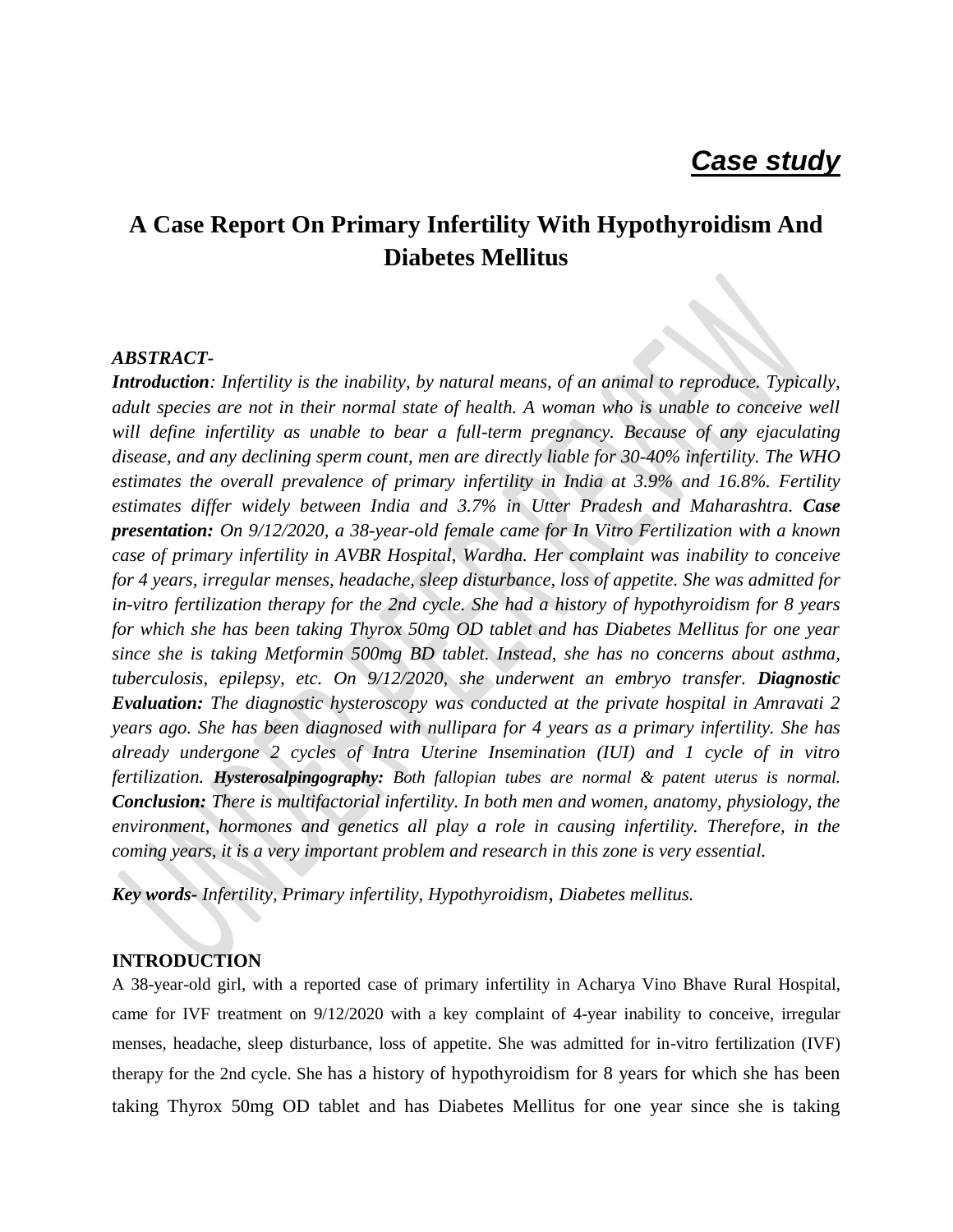Metformin 500mg BD tablet. Instead, she has no concerns about asthma, tuberculosis, epilepsy, etc. On 9/12/2020, she underwent an embryo transfer. The diagnostic hysteroscopy was conducted at the private hospital in Amravati 2 years ago. She has been diagnosed with nullipara for 4 years as a primary infertility. She had previously undergone 2 cycles of Intra Uterine Insemination (IUI) and 1 cycle of In-vitro Fertilization (IVF), but that was not possible. Menarche's age is 14 years and her LMP is 23/11/2020. All patient physical measurements were normal for physical examination. Hypothyroidism and diabetes mellitus have been diagnosed as primary infertility in patients.

**Signs and symptoms** was inability to conceive for 4 years, prolonged menstruation, headache, disruption of sleep, lack of appetite. All basic blood tests were regular diagnostic examination of the patient except WBC shows monocytopenia, granulocytopenia, lymphocytopenia, Thyroid Stimulating Hormone level also shows hypothyroidism and prolactin level was increased. The impression of hysterosalpingography indicates that both fallopian tubes are natural with normal uterine cavity.

#### **Management:**

Assisted reproductive technology involves, by artificial or partially artificial means, all approaches used to achieve conception. For the treatment of infertility, it includes stimulation of gametes and embryos outside the body. In ART, either IUI or the fertilization of the oocytes in the laboratory setting as in IVF bypass the mechanism of intercourse. In vitro fertilization is a mechanism by which sperm outside the body is fertilized in vitro by an egg. A long thin sterile tube with a syringe at one end, "test tube babies" is a colloquial term for babies born as a result of IVF. One or more embryos suspended in a drop of culture are drawn into a transfer catheter. The tip of the transfer catheter is directed through the cervix and brings the fluid containing the embryos into the uterus cavity.

**Nursing care**- Thorough medical history and physical assessment

- Perform blood tests and hormonal tests in patients receiving IVF and transfer of embryos
- Evaluation of contraindications for different medications, situations of prudent use, and probable drug interactions
- Therapeutic outcomes track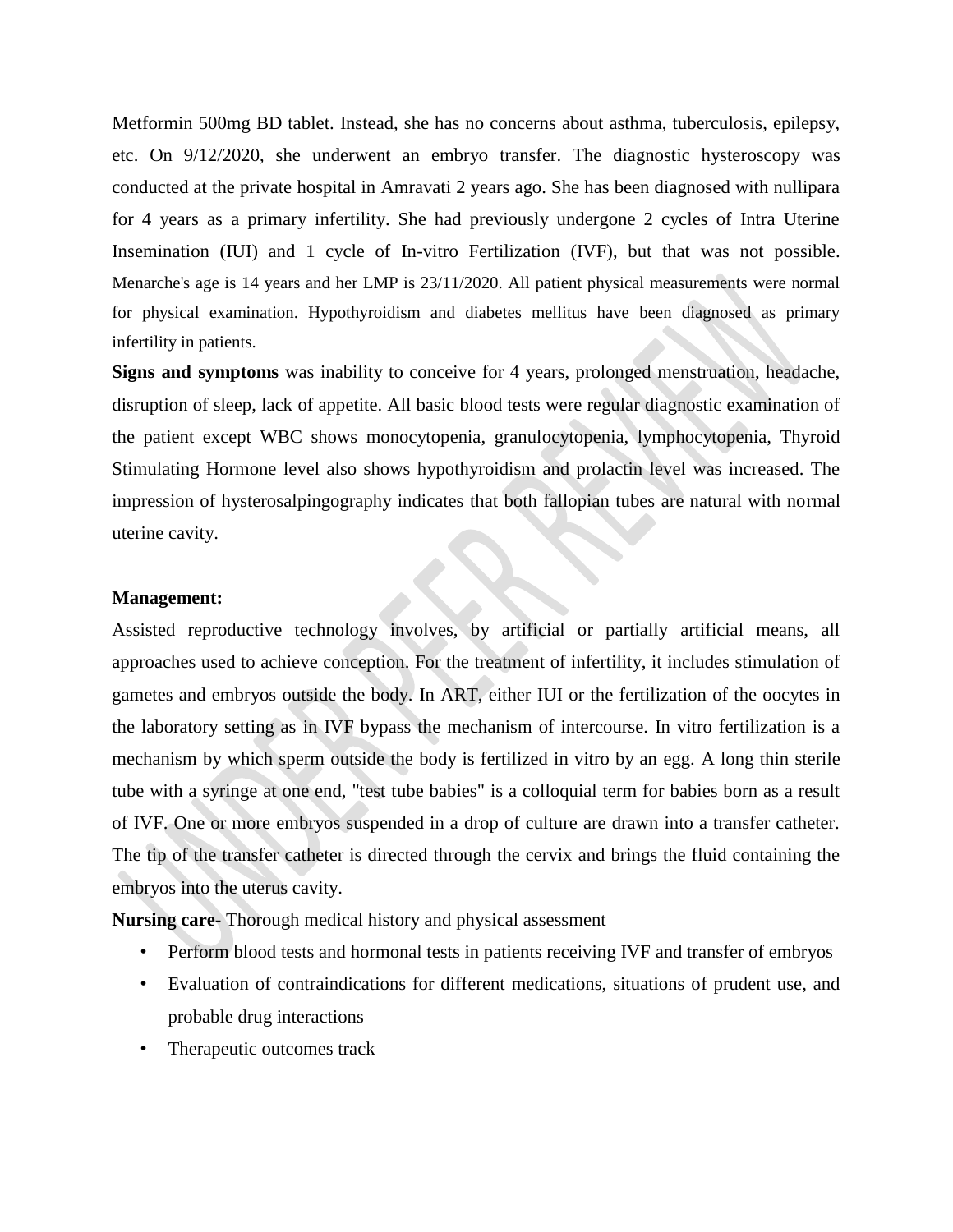- Decrease in infertility symptoms such as anovulation, irregular menstruation, maintenance of T3 and T4 levels
- Medical outcomes should be confirmed by radiological tests.
- Observe the absence of clinical therapy response, suggesting potential drug resistance
- Adverse Effect Control
- Instruct patients about the adverse effects that should be promptly reported to the doctor.
- Take medicine exactly as ordered, every day at the same time.
- Emphasize the value of strict adherence to the disease or cure improvement regimen
- Emphasize self-care for patients, including proper nutrition and rest.

Prevention should be taken since, even after a full course of care, infertility rates remain very high.

## **Diet should be advice-Energy rich foods-**

Carbohydrate and fats: seeds of whole grains, millets, edible oils, ghee, butter, nuts and oils, sugar seeds. For protein: Pulse, nuts, milk and milk products, meat, fish, poultry, and some oilseed. Protective foods: minerals and vitamins, green vegetables, fruits. Eggs, milk and milk products and food for flesh

## **Discussion-**

A 38-year-old female came for In Vitro Fertilization with a known case of primary infertility on 9/12/2020 in AVBR Hospital, Wardha. She had a complaint of inability to conceive for 4 years, irregular menses, headache, sleep disturbance, loss of appetite. She was admitted for in-vitro fertilization therapy for the 2nd cycle. She had a history of hypothyroidism for 8 years for which she has been taking Thyrox 50mg OD tablet and has Diabetes Mellitus for one year since she is taking Metformin 500mg BD tablet. Instead, she has no concerns about asthma, tuberculosis, epilepsy, etc. On 9/12/2020, she underwent an embryo.

A similar study was conducted on prevalence of hypothyroidism in infertile women and evaluation of response of treatment for hypothyroidism on infertility to study the prevalence of clinical/sub-clinical hypothyroidism in infertile women and the response of treatment for hypothyroidism on infertility. A total of 394 infertile women visiting the infertility clinic for the first time were investigated for thyroid stimulating hormone (TSH) and prolactin (PRL). Infertile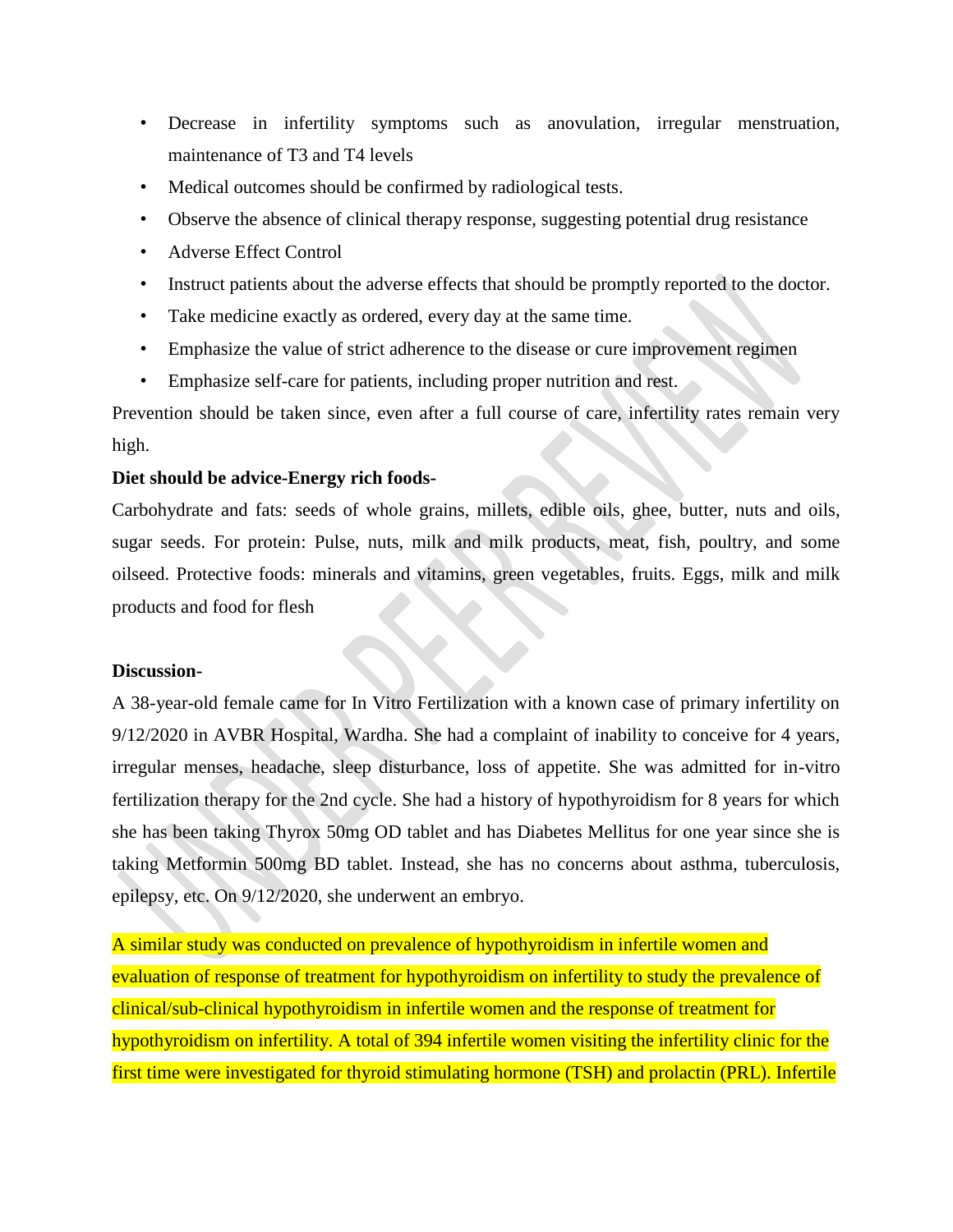women with hypothyroidism alone or with associated hyperprolactinemia were given treatment for hypothyroidism with thyroxine 25-150 μg.

The result shows that of 394 infertile women,  $23.9\%$  were hypothyroid (TSH  $> 4.2 \mu$ IU/ml). After treatment for hypothyroidism, 76.6% of infertile women conceived within 6 weeks to 1 year. Infertile women with both hypothyroidism and hyperprolactinemia also responded to treatment and their PRL levels returned to normal. This study concluded that measurement of TSH and PRL should be done at early stage of infertility check-up rather than straight away going for more costly tests or invasive procedures. Simple, oral hypothyroidism treatment for 3 months to 1 year can be of great benefit to conceive in otherwise asymptomatic infertile women.

A similar study was conducted on type 1 diabetes mellitus associated or not with primary hypothyroidism and women's fertility with the aim of to evaluate the prevalence of infertility and other reproductive parameters in women with type 1 diabetes mellitus (DM1) with and without primary hypothyroidism (PH). A cross-sectional study conducted at Division of Endocrinology. They interviewed the samples in order to obtain data on their gynecological and obstetric history; medical charts were reviewed to determine the characteristics of the diseases and to assess clinical/laboratory data. We used the chi-square and Mann-Whitney's tests, and logistic regression analysis. The prevalence of infertility in the total sample was 24.5%, no differences were found between groups regarding obstetric outcomes and gynecologic variables. Factors associated with infertility were microvascular complication, polycystic ovary syndrome, primary hypothyroidism, and older age at onset of type 1 diabetes mellitus. The presence of primary hypothyroidism in women with type 1 diabetes mellitus was a predictive factor for infertility. Women with type 1 diabetes mellitus showed poorer reproductive outcomes compared to the general population.

**Conclusion:** There is multifactorial infertility. In both men and women, anatomy, physiology, the environment, hormones and genetics all play a role in causing infertility. Therefore, in the coming years, it is a very important problem and research in this zone is very essential. Infertility is the inability to a person animal to reproduce by natural means. It is usually not to natural state of health adult organism.